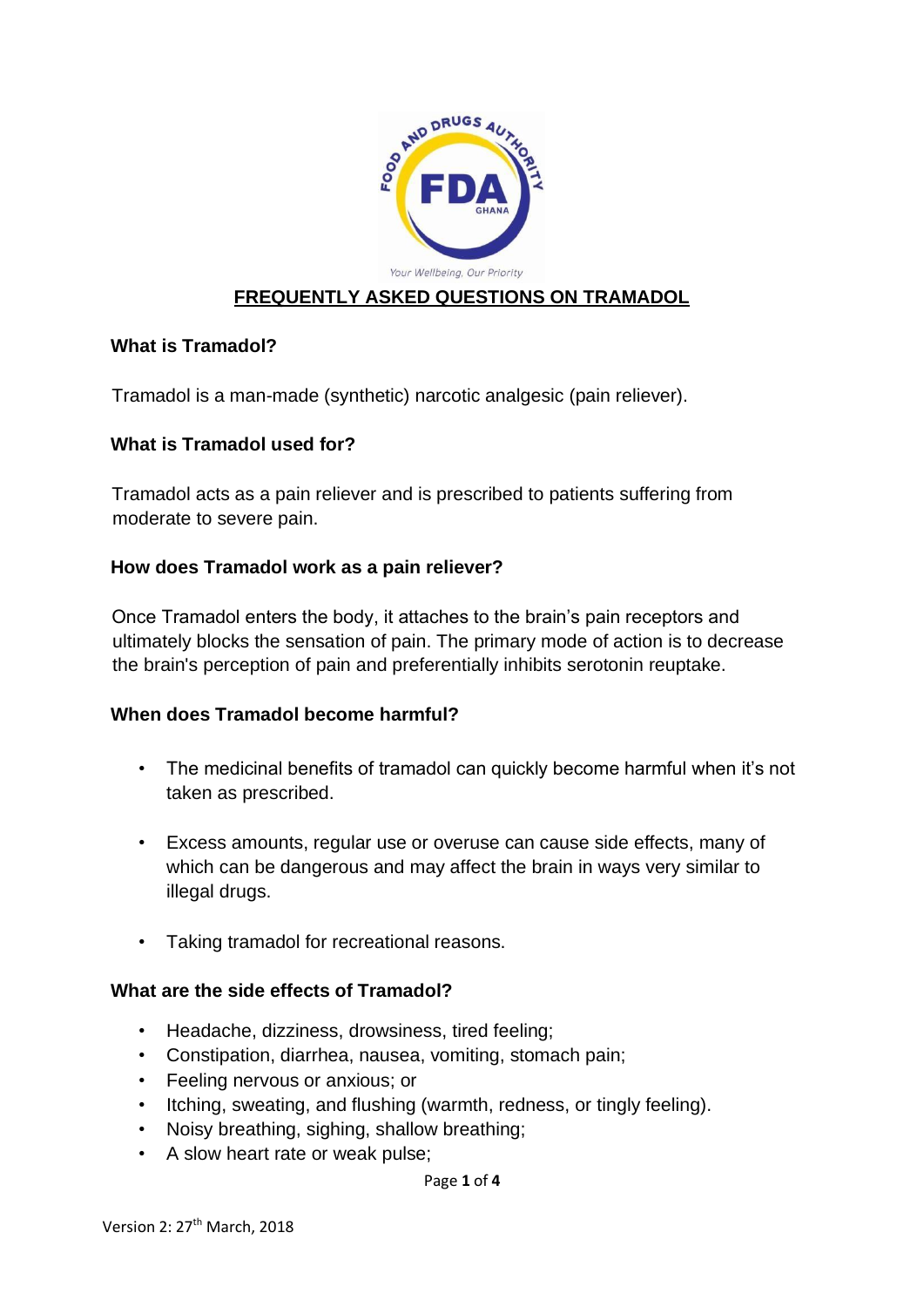- A light-headed feeling, like you might pass out;
- Seizure (convulsions);
- Infertility, missed menstrual periods;
- Impotence, sexual problems, loss of interest in sex;

## **What are the dangers of mixing Tramadol with other substances?**

Taking Tramadol with other drugs which are not prescribed by your Doctor can lead to harmful effects and increase the chance of addiction. The combination of Tramadol and other substances, either alcohol or drugs can cause life threatening or even fatal side effects. Both alcohol and Tramadol are central nervous system depressants, and both agents slow down brain activity and function which can lead to the following:

- Confusion
- Loss of consciousness
- Brain damage
- Respiratory depression
- Increase depression and suicidal tendencies

## **Tramadol and other drug interactions can result in,**

- Acute alcohol intoxication
- Acute abdominal conditions
- Tramadol/drug dependence
- Intracranial pressure, Liver disease
- Renal dysfunction
- Respiratory depression,
- Seizure disorders and other dangerous effects.

# **Is Tramadol safe to be used in children?**

Generally, Tramadol should not be given to children younger than 16 years old. Research has shown that, Tramadol in children provides superior analgesic effects as compared to the controlled group. However there are already some cases and clinical studies where Tramadol is used on children especially after surgery to minimize the pain.

## **What are the signs of Tramadol overdose?**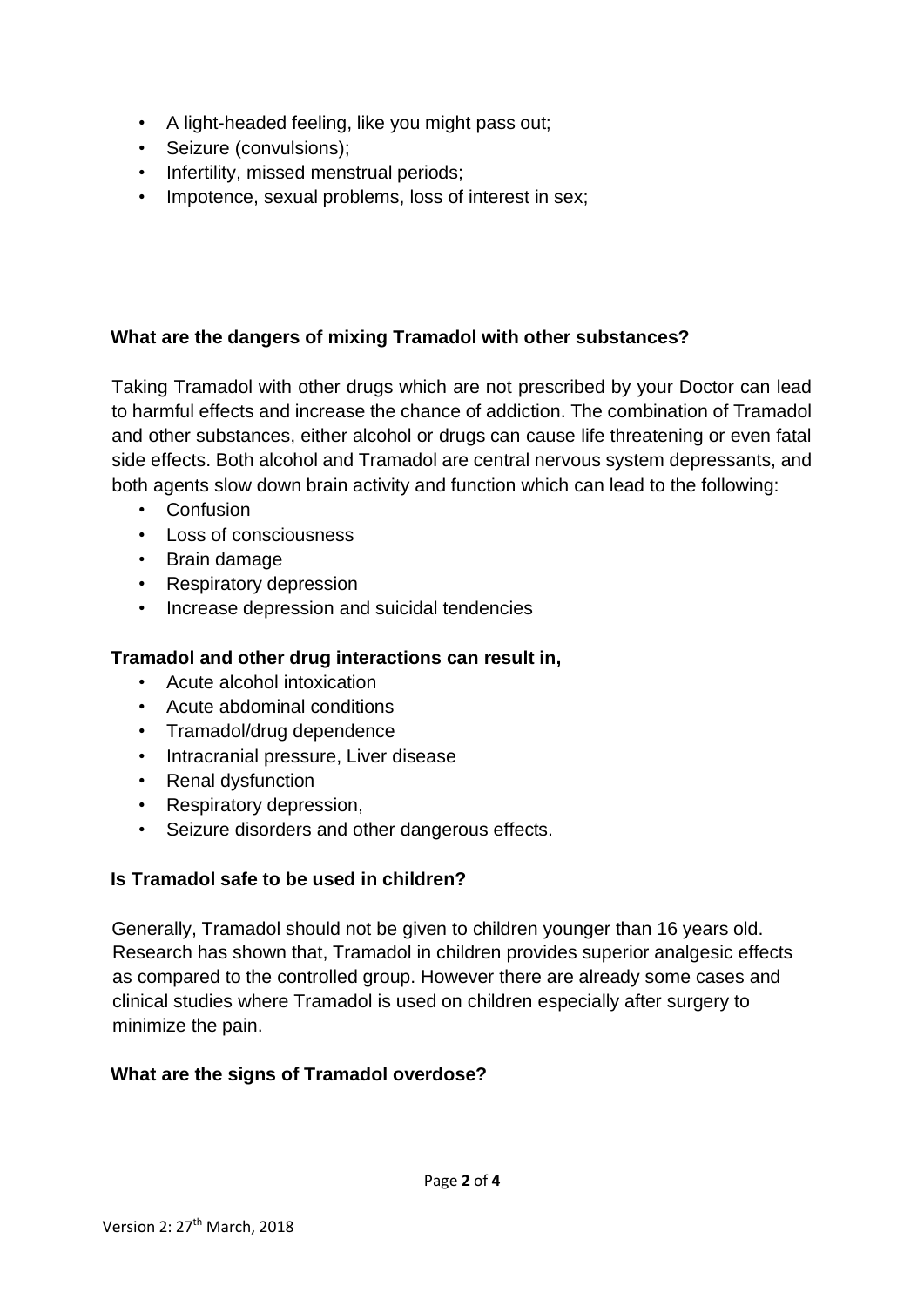Tramadol is a depressant, which means it slows down the function of the central nervous system. It slows the rate of lung and heart functions. The following may result when there is an overdose

- Confusion
- Drowsiness
- Vomiting
- Bluish discoloration to lips and fingernails
- Shallow breathing
- Coma
- Death may occur if breathing becomes too weak.

## **What are the signs of Tramadol withdrawal symptoms?**

A person who has become physically [dependent](http://www.projectknow.com/research/tolerance-and-dependence/) on Tramadol may experience the effects of withdrawal if the abuser suddenly stops using the drug. Signs of Tramadol withdrawal include:

- Sweating,
- Chills,
- Nausea,
- Vomiting,
- Diarrhoea.
- Restlessness,
- Body aches,
- Cramps,
- Bone pain,
- Seizures.

#### **How can you detect Tramadol misuse and dependence?**

Clients repeated requests for tramadol and their refusal to consider other pain relievers. Such clients usually approach pharmacy staff with well-rehearsed scripts and resort to visiting one facility to another, termed "pharmacy hopping", when they are denied sale of their desired product

#### **How can Pharmacists help reduce the risk of Tramadol misuse?**

Pharmacists can help by removing Tramadol displayed at point of sale, refusing or restricting the sale only with a prescription and also by providing information and making direct interventions through questioning.

## **What is the FDA doing concerning the abuse of Tramadol?**